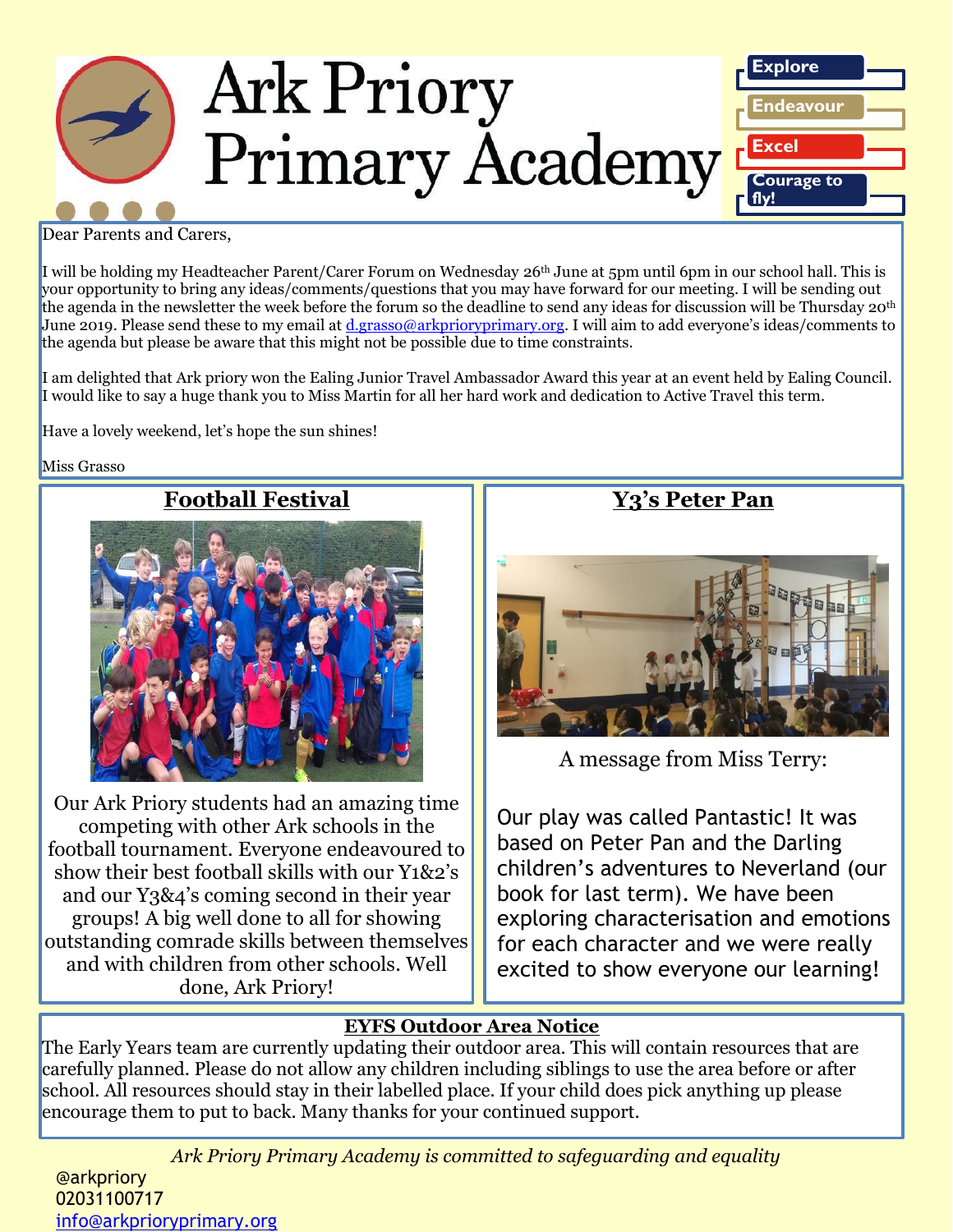### **Morning Drop-off Reminder**

Please make sure your child walks directly into school in the morning through the doors by the school hall. They **must not** play in the MUGA or be left outside unattended. Thank you for your co-operation.

# **Active Travel Update**



This week, ten brave Reception children ventured out to a neighbouring school to represent us in the Ealing Balance Bike Races. They absolutely smashed the event and won first prize! Special thanks to Miss Beshirian for training the children ready for the event and volunteering to lead the trip.



On Friday 7th June, our Junior Travel Ambassadors and four prospective Junior Travel Ambassadors, travelled to Ealing Council for an award ceremony being held for all Ealing schools. The children had a lovely afternoon meeting Junior Travel Ambassadors from all over Ealing and got some ideas for competitions next year. **Ark Priory won the Ealing JTA Leader of the Year Award!**

Since taking on the STAR's challenge in March, as a school we have come 10<sup>th</sup> out of 3000 schools in 'The Big Pedal', we have gone from 63% active travel in 2017 to 93% active travel in 2019, we have participated in whole school events such as the' BlingYourBike' competition, we have won the 'Ealing Balance Bike Competition' and 'JTA Leader of the Year' award. What an achievement for just **one** term! We are really excited to see what the rest of the term brings!



#### **COMING SOON!**

*Ark Priory Primary Academy is committed to safeguarding and equality* 

Walk to School two week challenge- This is running now until Friday 21<sup>st</sup> June. Get Active to enter all of our competitions!

Clean Air Day! Thursday 20th June – Green Day! All children to wear GREEN to school! Year 5 Biking Safety Course (Date TBC)

<u>020311007110</u>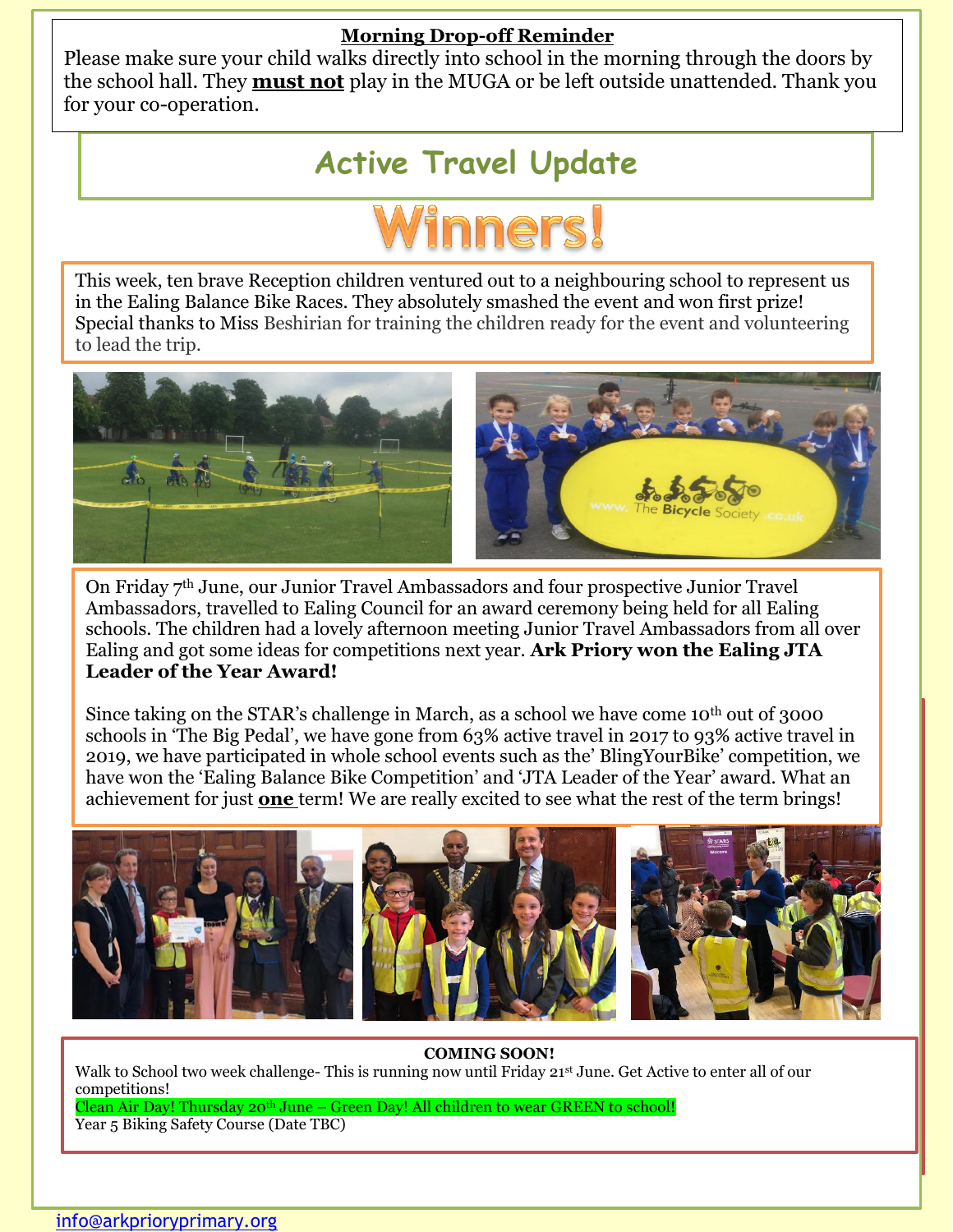# **Key Dates for Summer 2:**

*'Star of the Week' assemblies will now be held on Thursdays at 9am from June 27th 2019 as we have many events taking place on Friday this term. You will still receive a phone call from the office if your child will be the 'Star' in advance. Thank you for your continued support.*

*Monday 10th- Friday 21st June: Walk to School weeks Tuesday 18th June: Ks2 Choir Trip Wednesday 19th June: Y4 Trip to the V & A Museum Thursday 20th June: National Clean Air Day- non-uniform Friday 21st June: Academy INSET Day- SCHOOL CLOSED Monday 24th June: Network Hub Day- SCHOOL CLOSED Wednesday 26th June: Parent's Forum with Head of School Thursday 27th June: New Parent Nursery Welcome Morning Friday 28th June: New Parent Reception Welcome Morning Saturday 29th June: Ark Priory Summer Fair Week of July 1st- Dream Big Week (more information to follow) Thursday 4th July: Ks2 Sports Day- Ark Acton Monday 8th July: Year 2 Show (am) Tuesday 9th July: Year 2 Show (pm) Tuesday 9th July: Year 1 trip Tuesday 9th July: EYFS Sports Day at Ark Priory (am) Friday 12th July: KS1 Sports Day at Ark Priory (am) Monday 15th July: End of Year Reports out Monday 15th July: Meet the teacher evening at 4.15pm Wednesday 17th July: Year 4 Fashion Show at 2.30pm Tuesday 23rd July: School closes at 12pm for Summer holidays*

# **Notices from APPAA - Ark Priory Primary Academy Association**

**Follow us on Twitter @APPAA\_ArkPriory Contact us at: [appaacommittee@gmail.com](mailto:appaacommittee@gmail.com)**

**Ark Priory Summer Fair Saturday 29 June 2019 11.30am-3pm**

We are pleased to announce this years Summer Fair theme is '**Festival of Fun**', fundraising for enrichment experiences and activities at Ark Priory with the aim of taking all children to see a live production in a theatre next year! It is shaping up to be a fantastic event for all, with an emphasis on the arts, including children's performances, activities, food and drink and a variety of stalls.

Continued…

*Ark Priory Primary Academy is committed to safeguarding and equality*  @arkpriory 02031100717 [info@arkprioryprimary.org](mailto:info@arkprioryprimary.org)